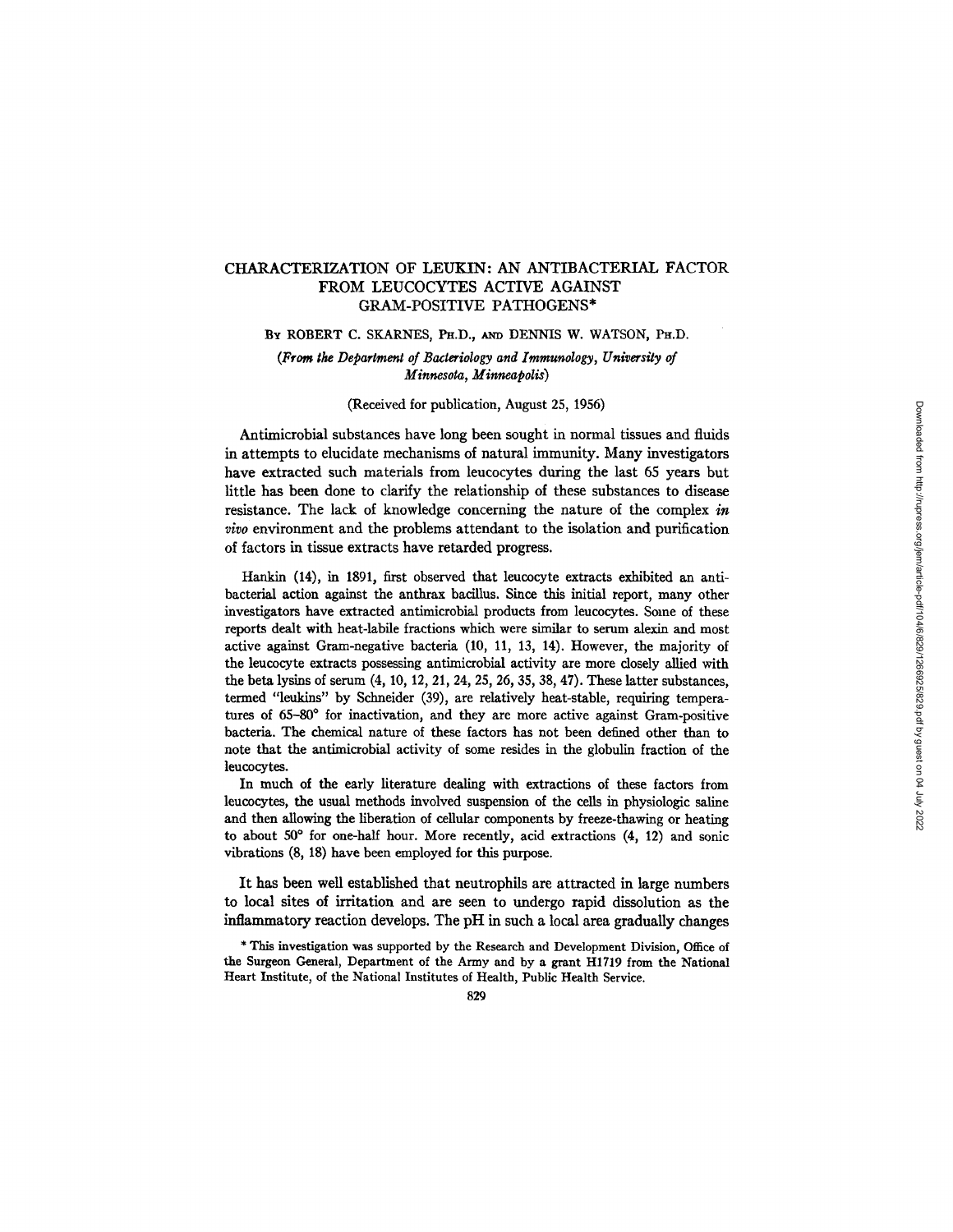from alkaline to acid due to the accumulation of lactic acid which results from the altered metabolic activities of the leucocytes. This knowledge offered a rationale for the method employed here in the preparation of an antibacterial substance from neutrophilic leucocytes. It was thought that by allowing leucocytes to undergo *in vitro* autolysis in a simulated inflammatory environment, the possibility of obtaining a natural antibacterial substance rather than an artifact would be enhanced. By the use of such a method, a potent antibacterial factor was obtained and its chemical composition determined.

#### *Materials a~d Methods*

#### *Preparation of the Leucocyte Factor.--*

Normal rabbits received 400 to 750 ml. of physiologic saline by intraperitoneal injection. An automatic media-dispensing apparatus was used to pump the solution into immobilized rabbits. The peritoneal exudates of 20 to 25 rabbits were pooled for each extraction procedure. The leucocyte suspensions were collected 12 to 14 hours later by drainage through rubber tubing attached to a large bore needle. The peritoneal suspensions, consisting of 90 to 95 per cent neutrophils, were drained into 250 ml. plastic centrifuge bottles and immediately centrifuged at 200 gravity for 5 to 10 minutes. The volume of the pooled leucocyte suspensions was usually between 2500 and 3000 ml. The centrifugate was resnspended in physiologic saline and any fibrin clots were filtered off onto loose gauze. After one additional saline wash the leucocytes were resuspended in saline, distilled water, buffers or 0.02 to 0.5 per cent lactic acid in saline. Care was taken to maintain a temperature of 37° from the time of removal of the leucocytes from the rabbits until the extraction period was initiated.

Extraction of the leucocytes in the various fluids was carried out in Erlenmeyer flasks for periods of 12 to 96 hours at 37 °. The pH of the extraction mixtures generally reached 2.5 to  $3.0$  within 24 hours in the unbuffered systems. In the buffered systems 0.5 to 1.0  $\mu$  phosphate buffer at pH levels of 8.0, 7.0, and 6.0 were employed. Acetate buffer at  $0.5 ~\text{m}$  concentration was employed at pH levels of 5.0 and 4.0. In some cases the extraction flasks were placed on a shaking apparatus during the incubation period to facilitate cellular disintegration. After extraction, cellular debris was centrifuged down at 1800 gravity for 45 minutes. The opalescent supernatant was brought to pH 7.0 with 2 N NaOH and the precipitate which formed was centrifuged at 1800 gravity for 30 minutes and discarded. The clear supematant was dialyzed in the cold for 30 hours against three changes of distilled water. The resulting precipitate was centrifuged for 30 minutes at 1800 gravity and discarded. The supernatant solution was brought to  $pH$  4.5 with  $N$  HCl and allowed to stand in the cold for 12 hours. The precipitate which developed was centrifuged at 1800 gravity for 30 minutes and discarded. The supernatant was lyophilized and weighed. The yield at this point was about 500 to 700 mg. of dry product. A solution of this material at a concentration of 0.2 per cent in distilled water was brought to pH 6.5 with N NaOH and half saturated with ammonium sulfate. After standing at room temperature for 4 hours the precipitate was centrifuged at 1800 gravity for 30 minutes and the supernatant discarded. The precipitate was resuspended in distilled water to the previous volume and dialyzed against distilled water until a negative Nessler test was obtained in the diffusate. The material in the cellophane bag was then lyophilized and weighed, the yield being 200 to 400 mg. This represented the final product which was tested biologically and studied chemically. An outline of the steps involved in this procedure is given in Fig. 1.

As a means for further purification a stepwise ammonium sulfate fractionation was performed on aliquots of preparations prior to the usual ammonium sulfate precipitation step.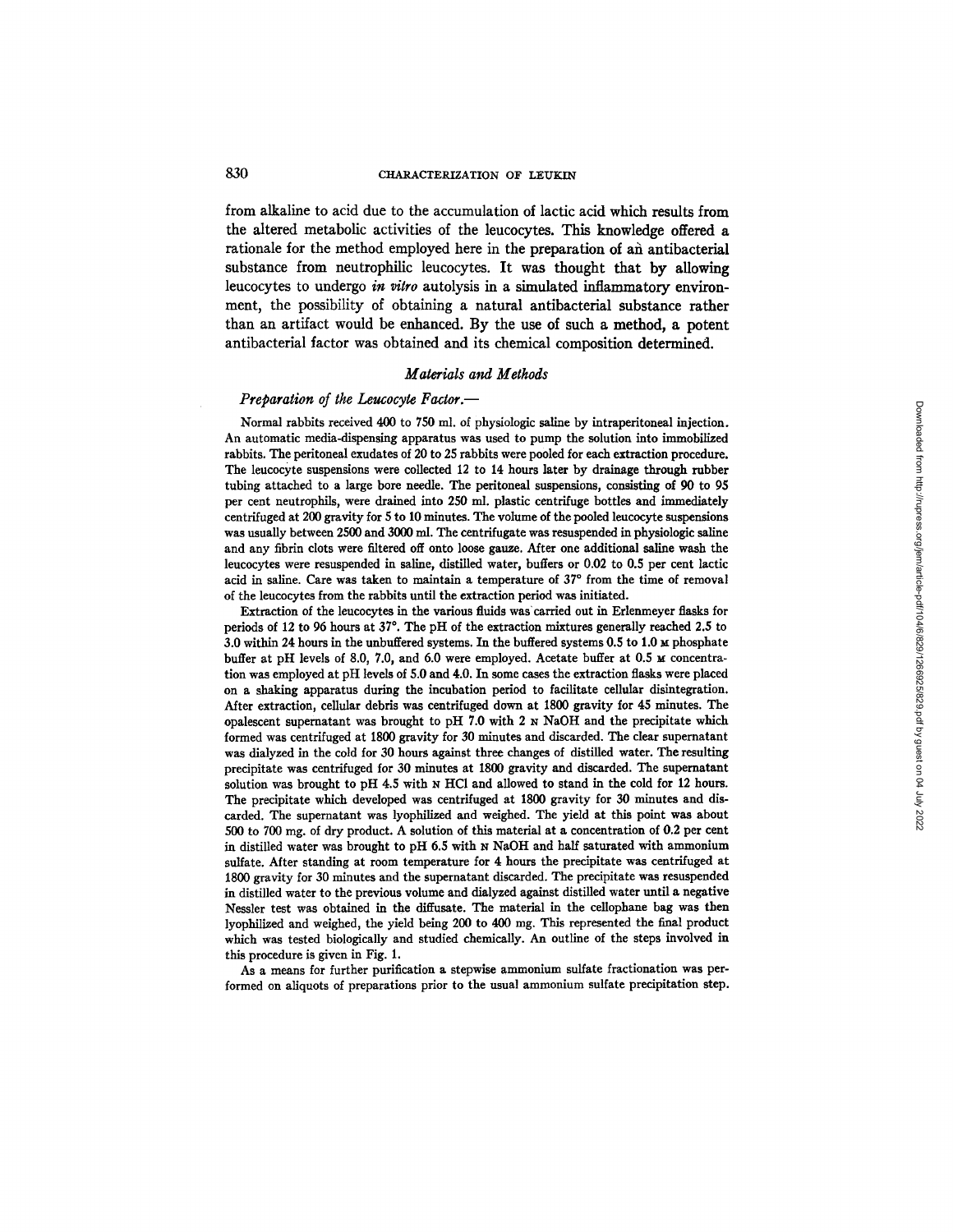**An isoelectric point precipitation procedure (16) was employed in another attempt to improve the purity of the leucocyte factor.** 

*Characterization of the Leucocyte Factor*.--To test the antibacterial activity **of the factor a stock pathogenic strain of** *Micrococcus pyogenes* **var.** *aureus*  **was used. It was desired, in testing potency, to standardize activity on a weight basis. The unit activity of the factor was arbitrarily chosen as the least amount, in 10 ml. of growth medium, which prevented for 8 hours the outgrowth of an**  inoculum of 15 million cells from a 12 hour broth culture.

One and one-half strength nutrient broth (pH 8.2) was buffered with 1 ml. of 0.1 **M** phosphate at pH 8.2. The test systems and controls were incubated at 37° in screw-capped vials to **which various amounts of the factor were added. Evidence of growth or growth inhibition was** 



FIo. 1. General method for preparation of the leucocyte factor

determined by direct turbidity measurements in a Coleman Junior spectrophotometer at a wave length of 580 m $\mu$ .

In order to investigate the nature of the antihacterial property of the leucocyte factor a standard inoculum of 15 million cells of the stock strain of  $M$ , aureus was added to tubes containing 15 ml. of buffered nutrient broth. Twenty  $\mu$ g. of the factor were added to half the tubes, the other tubes served as growth controls. The tubes were incubated at 37° and triplicate plate counts made from 0.5 ml. aliquots of each tube at 0, 2, 4, 6, 10, and 16 hours.

Blockage of leucocyte factor antibacterial activity was examined when the acidic polymers desoxyribonucleic acid, ribonucleic acid, glutamyl polypeptide, and hyaluronic acid were added to the test systems just prior to inoculation with the stock strain. Turbidity readings were performed every 2 hours through a 10 hour period, during which time the ability of any particular acidic macromolecule to reverse growth inhibition could be observed. Normal growth and growth inhibition controls were included with each experiment.

The thermostability of the leucocyte product was examined in boiling distilled water at pH 5.0, 7.0, and 9.5. The optimum pH for antihacterial activity was determined using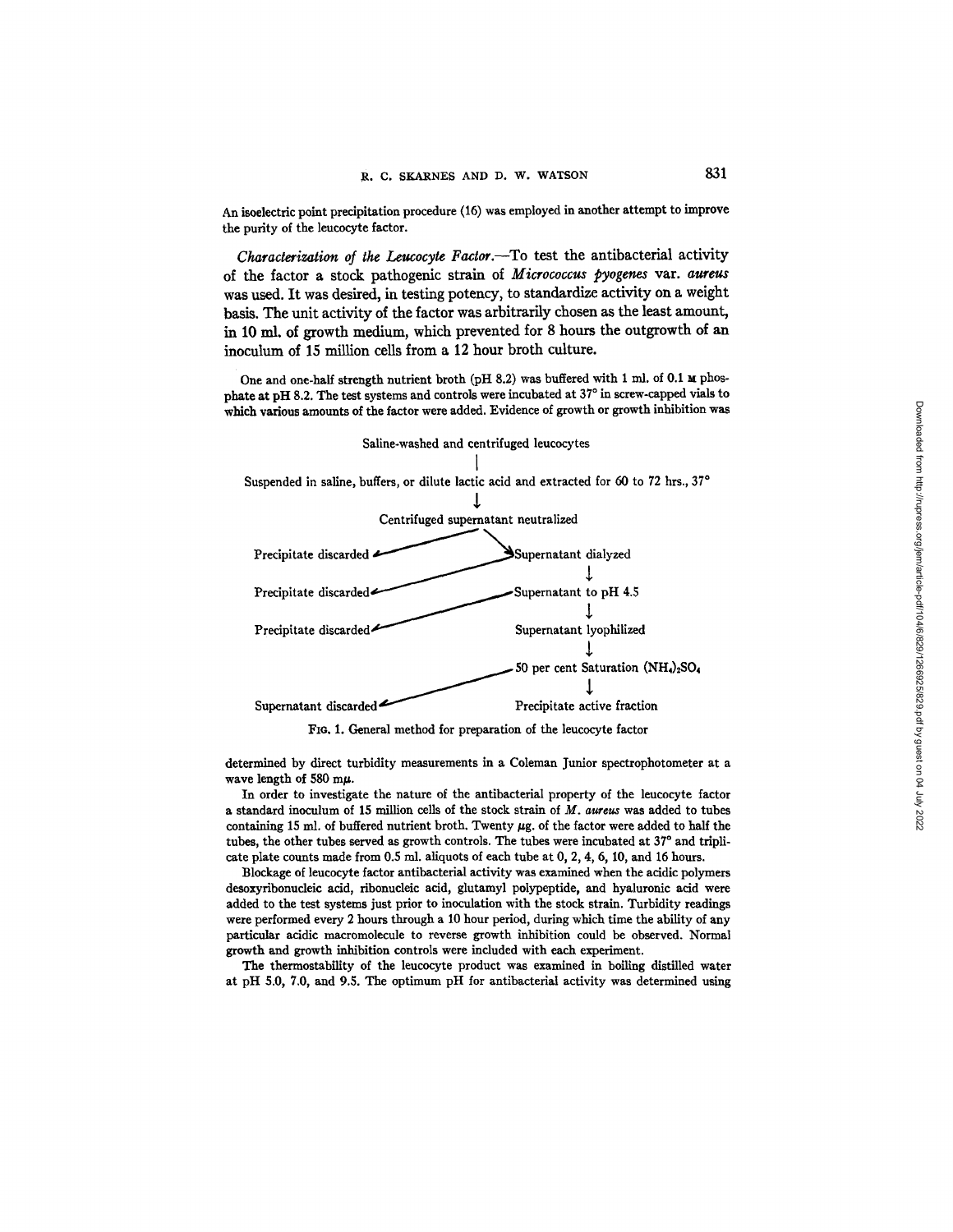phosphate buffer in the pH range from 6.0 to 8.S. The electrophoretic mobility of the material was measured in the portable apparatus of the American Instrument Co., Silver Spring, Maryland. The antibacterial selectivity of the product was tested against various Grampositive and negative species. An enriched medium, Todd-Hewitt broth, was used when testing against the more fastidious microorganisms.

Crystalline trypsin at a concentration of 0.1 per cent was added to 2 ml. volumes of 0.I per cent solutions of the leucocyte factor. The pH was adjusted to 7.8 and the mixtures incubated at room temperature for 12 hours or at  $37^{\circ}$  for 4 hours. The action of ribonuclease upon the biologic activity of the substance was also studied. The experimental conditions under which the enzyme acted have been described by Lancefield (23). The enzyme-treated extracts were then examined for alteration of antibacterial potency. The effect of MgSO4 upon the antibacterial power of the leucocyte factor was also investigated, using salt concentrations of 50 and 100  $\mu$ g. per ml. Ultraviolet absorption patterns were determined with the Beckman spectrophotometer, model DU, employing 0.05 per cent solutions of the factor.

An amino acid analysis was performed following the method of Stein and Moore (31, 32). The dowex 50-X4 resin (-400 mesh) was used in the column. The leucocyte product was weighed from the lyophilized state in an amount of 6.25 mg. The product was hydrolyzed in a vacuum-sealed glass tube with 3.5 ml. of constant boiling hydrochloric acid for 48 hours at 110°. The hydrolysate was washed carefully from the tube into a round bottom flask and vacuum distilled with three additions of distilled water. After the third distillation the residue was brought down to approximately a l ml. volume and carefully washed into a 25 ml. volumetric flask with citrate buffer, pH 3.1, and brought to volume with buffer and distilled water. The final pH of the diluted sample was 2.2. The sample was then filtered through a fiber glass filter pad and stored in the referigrator until used.

Identification of the various'amino acid peaks was accomplished by comparison with previously obtained results with known amino acids whose relative positions had been discerned by paper chromatographic methods (3). The total nucleic acid content of the leucocyte factor was determined from the phosphorus value (9), after three extractions in equal parts of ether and alcohol. Desoxyribonucleic acid was measured by a modification of the Dische test (40). The ribonucleic acid value was arrived at by subtraction of the Dische test result from the total nucleic acid value. Total carbohydrate was measured by the anthrone test (33) after deproteinization with trichloroacetic acid, and was based on glucose equivalents. The total protein content was determined from the amino acid assay and by the micro-Kjeldahl method (20).

### EXPERIMENTAL RESULTS

*Preparation of the Leucocyte Factor.*--Extraction of leucocytes in the various solutions yielded antibacterial fractions differing both in quantity and quality. When leucocytes were extracted in solutions buffered at pH 8.0, 7.0, and 6.0 for periods of 12 to 24 hours, small amounts of two different antibacterial factors were obtained. One factor rapidly lost its antibacterial power upon standing in solution at  $3^\circ$ . The pH for greatest activity of this factor was 6.0 to 6.5. The other antibacterial factor which was stable and obtained in better yields in unbuffered or dilute lactic acid solutions was the one chosen to be investigated.

Although it could be obtained from neutrophils by extraction in any of the different solutions during various time intervals, best yields resulted when complete cellular disintegration was accomplished. Greatest yields were ob-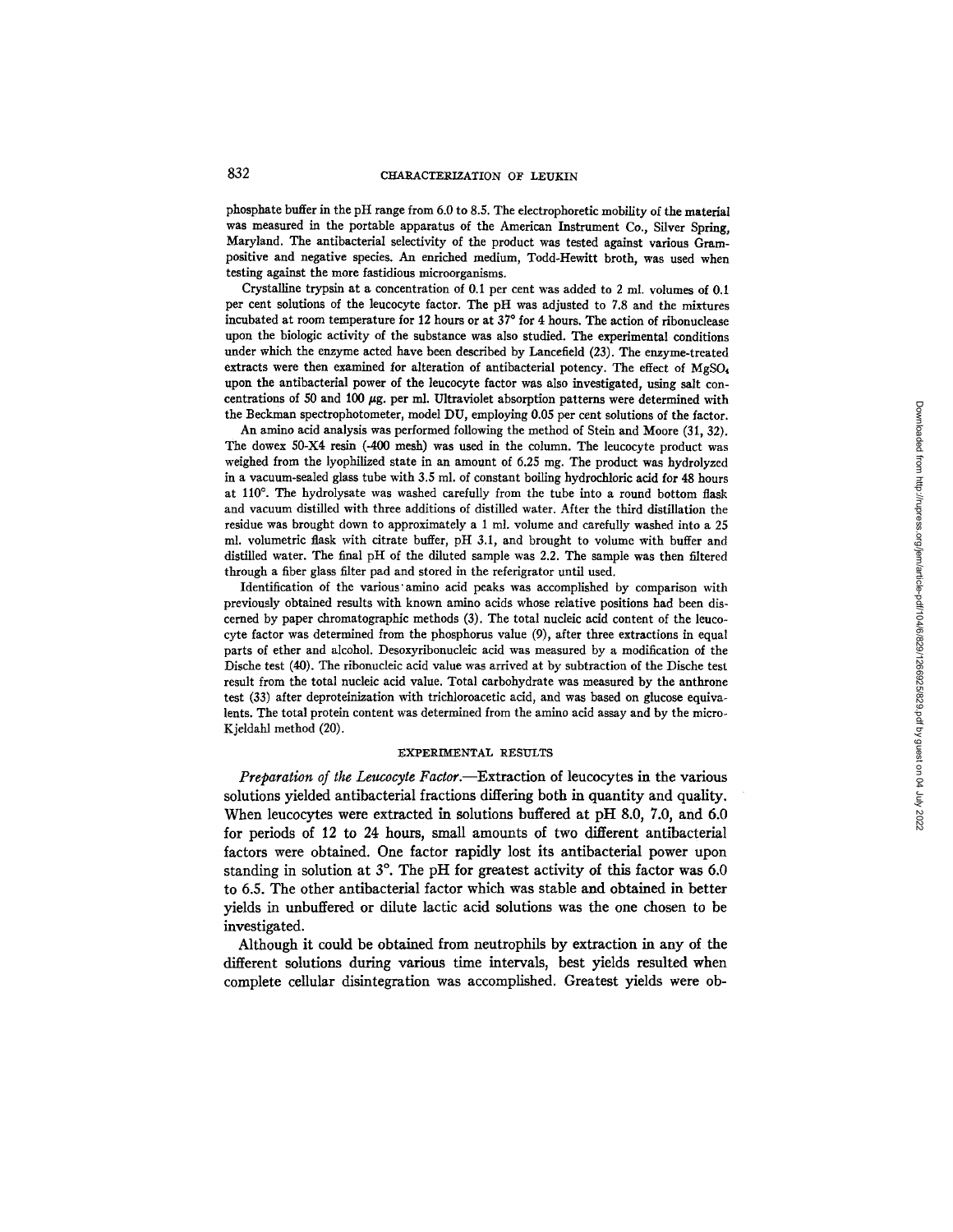tained when the leucocytes were extracted at  $37^{\circ}$  in dilute lactic acid (0.02 to 0.5 per cent) in saline for 60 to 72 hours on a shaking apparatus.

Attempts to concentrate the activity further by three different means proved unsatisfactory. The step-wise ammonium sulfate procedure yielded three fractions which, when tested biologically, were less active than the whole halfsaturated product. By recombining the three fractions the potency was returned to that of the best preparations. Thus, the separation of the 50 per cent ammonium sulfate precipitate into three fractions had the effect of diluting rather than concentrating antibacterial power. The isoelectric point precipitation procedure gave three to four fractions which contained some activity



FIG. 2. The unit activity of one preparation of the leucocyte factor.

but none of which appeared to concentrate the property. Electrophoretic runs were performed in an attempt to separate fast-moving boundaries. However, because of the limited water solubility of the leucocyte factor the patterns were difficult to follow. Several small, rapidly diffusing boundaries were seen to migrate toward the negative pole at  $pH$  7.0 but not in sufficient quantity to warrant recovery efforts.

*Characterization of the Leucocyte Factor.--Fig.* 2 illustrates the unit activity of one preparation of the material. In this case,  $3 \mu$ g. per ml. prevented for 8 hours the outgrowth of the stock strain of *M. aureus.* The unit activities of these various leucocyte preparations varied between 2 and 5  $\mu$ g. per ml.

In testing the nature of the antibacterial property, it was found that the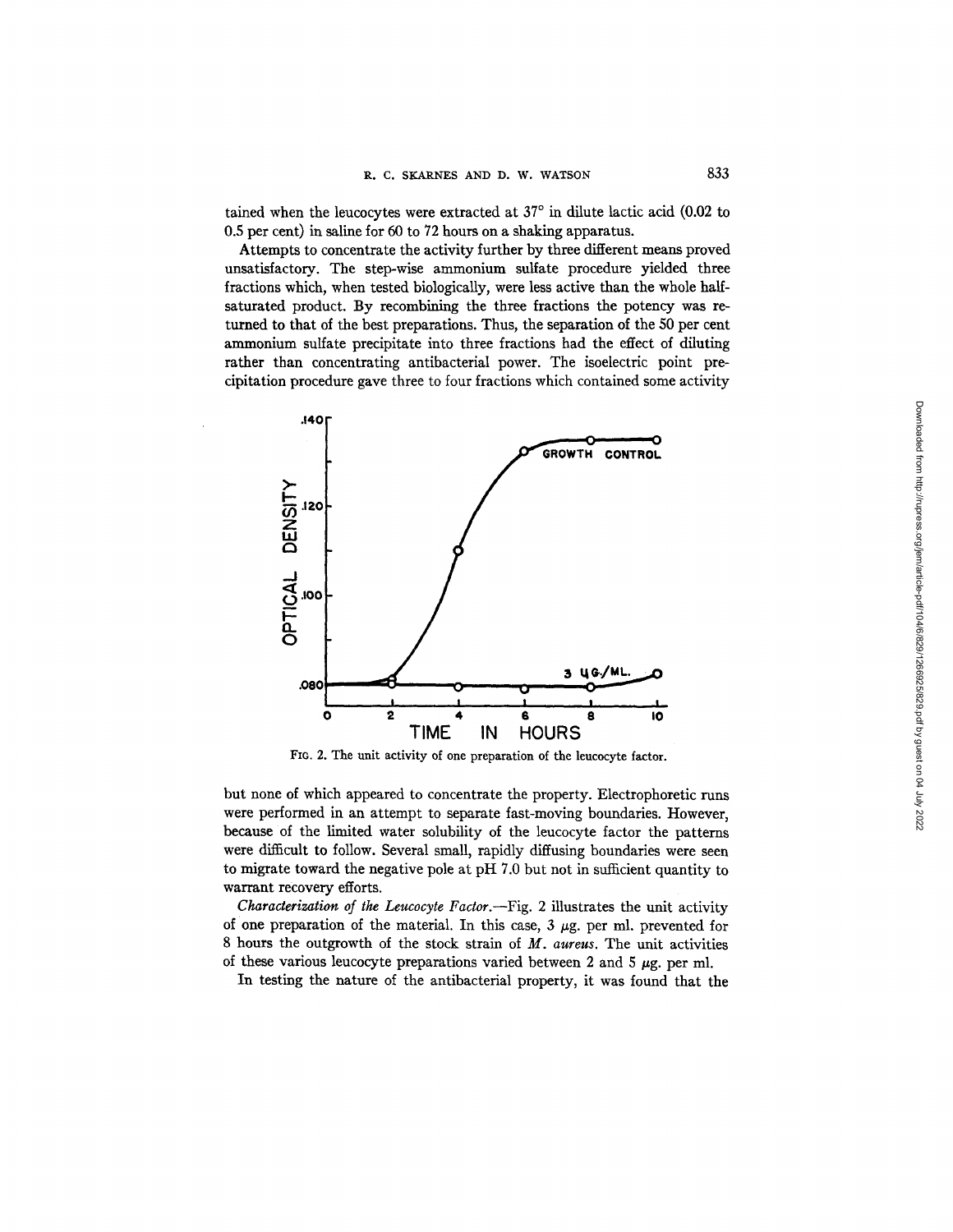factor exhibited a bactericidal effect upon *M. aureus.* Table I contains the results of this finding. Within 2 to 4 hours over 99 per cent of the initial population was killed. The eventual outgrowth which always occurred in the presence of low concentrations may have been the result of the existence of resistant forms in the population. The possibility also exists that the effective concentration of leucocyte factor was reduced as a result of binding to dead cells. If bacteria were exposed to relatively high concentrations of the factor, (25 to 50  $\mu$ g. per ml.), the cultures failed entirely to grow out.

The material was found to be very heat-stable at acid or neutral pH but unstable at the alkaline reaction. Boiling a 0.1 to 0.2 per cent solution of the factor for 90 minutes at pH 5.0 or 7.0 did not reduce its bactericidal power and only a slight reduction in potency resulted after 2 hours of boiling. Solutions remained clear during the heating periods. Solutions adjusted to pH 9.5 became cloudy and precipitated out soon after boiling was begun. No antibac-

| Time | Growth controls     | Leucocyte factor    |
|------|---------------------|---------------------|
| hrs. | Av. No. bacteria    | Av. No. bacteria    |
|      | $1.5 \times 10^{6}$ | $1.5 \times 10^{6}$ |
|      | $9.5 \times 10^{6}$ | $1.1 \times 10^{5}$ |
|      | $5.3 \times 10^{7}$ | $1.0 \times 10^4$   |
|      | <b>TNC</b>          | $3.6 \times 10^{4}$ |
| 10   | <b>TNC</b>          | $1.1 \times 10^6$   |
| 16   | TNC                 | <b>TNC</b>          |

TABLE I

| The Nature of the Antibacterial Property of the Leucocyte Factor |  |
|------------------------------------------------------------------|--|
|                                                                  |  |

terial activity could be detected in solutions heated for 15 to 30 minutes at boiling temperature even when high concentrations of up to 100  $\mu$ g. per ml. were tested.

The acidic polymers glutamyl polypeptide, hyaluronic acid, and desoxyribonucleic acid effectively reversed the bactericidal action of the leucocyte product. Ribonucleic acid was much less effective and only large ratios of acid to leucocyte factor caused partial interference. Fig. 3 shows the blockage of antibacterial action by glutamyl polypeptide when the latter was added in a ratio 10:1.

The optimum pH for greatest antibacterial action was found to be 8.2 as seen in Fig. 4. At pH levels of 8.5 and above, the growth controls did not grow out normally. Although the pH optimum was 8.2, the factor was only slightly less active at pH values of 7.2 and 6.5.

The product was tested against several species of bacteria with the results listed in Table II. All Gram-positive species were inhibited, while none of the Gram-negative species were affected adversely at the concentration of 30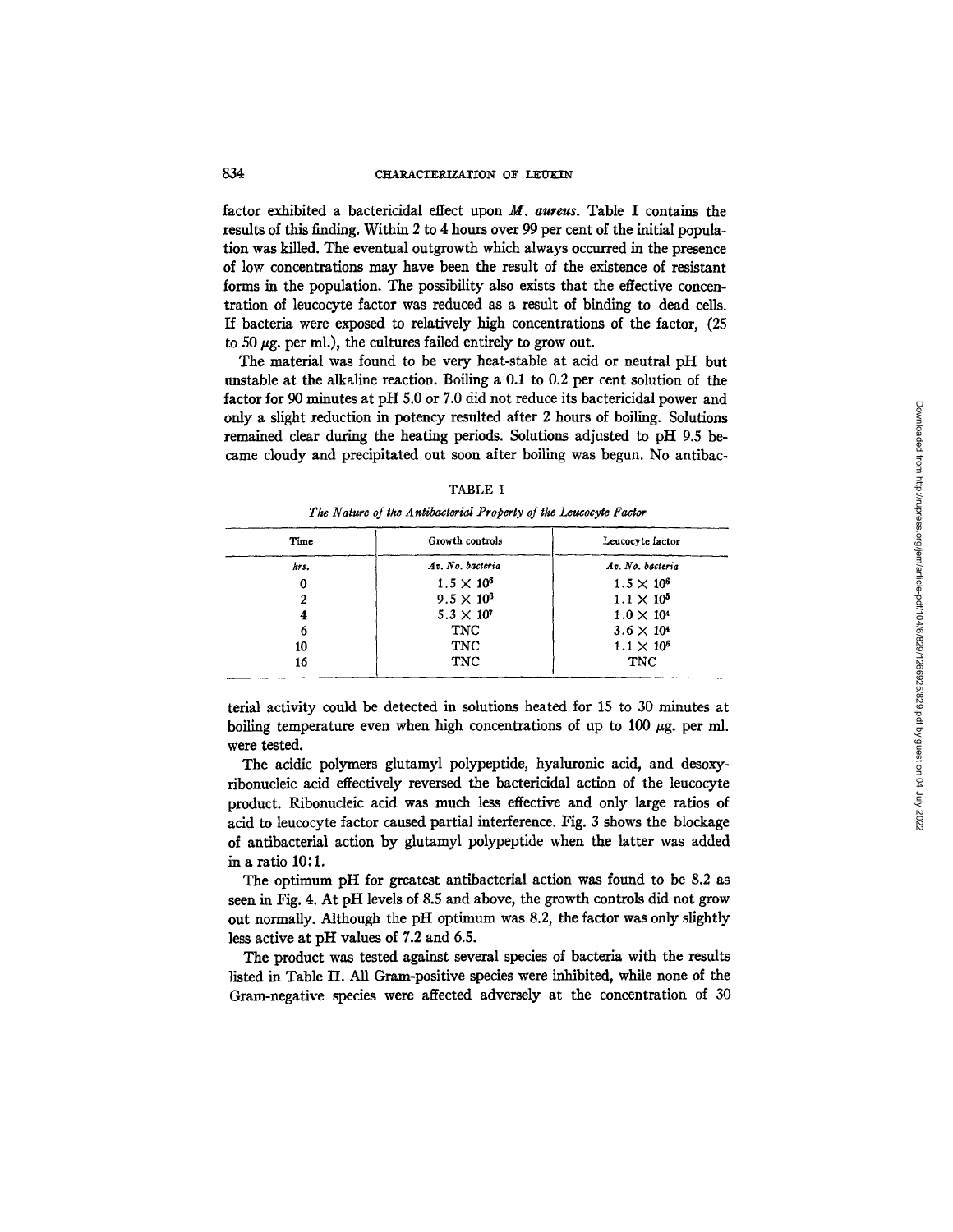

FIG. 3. The interference by glutamyl polypeptide with the bactericidal property of the leucocyte factor against the staphylococcus. The ratio of acid to factor is 10:1.



FIO. 4. The optimum pH for bactericidal action of the leucocyte factor.

 $\mu$ g. per ml. Only concentrations higher than 100  $\mu$ g. per ml. proved inimical to the Gram-negative bacteria tested.

The complex growth medium required by certain of the Gram-positive bacteria reduced somewhat the effectiveness of the leucocyte factor. Whereas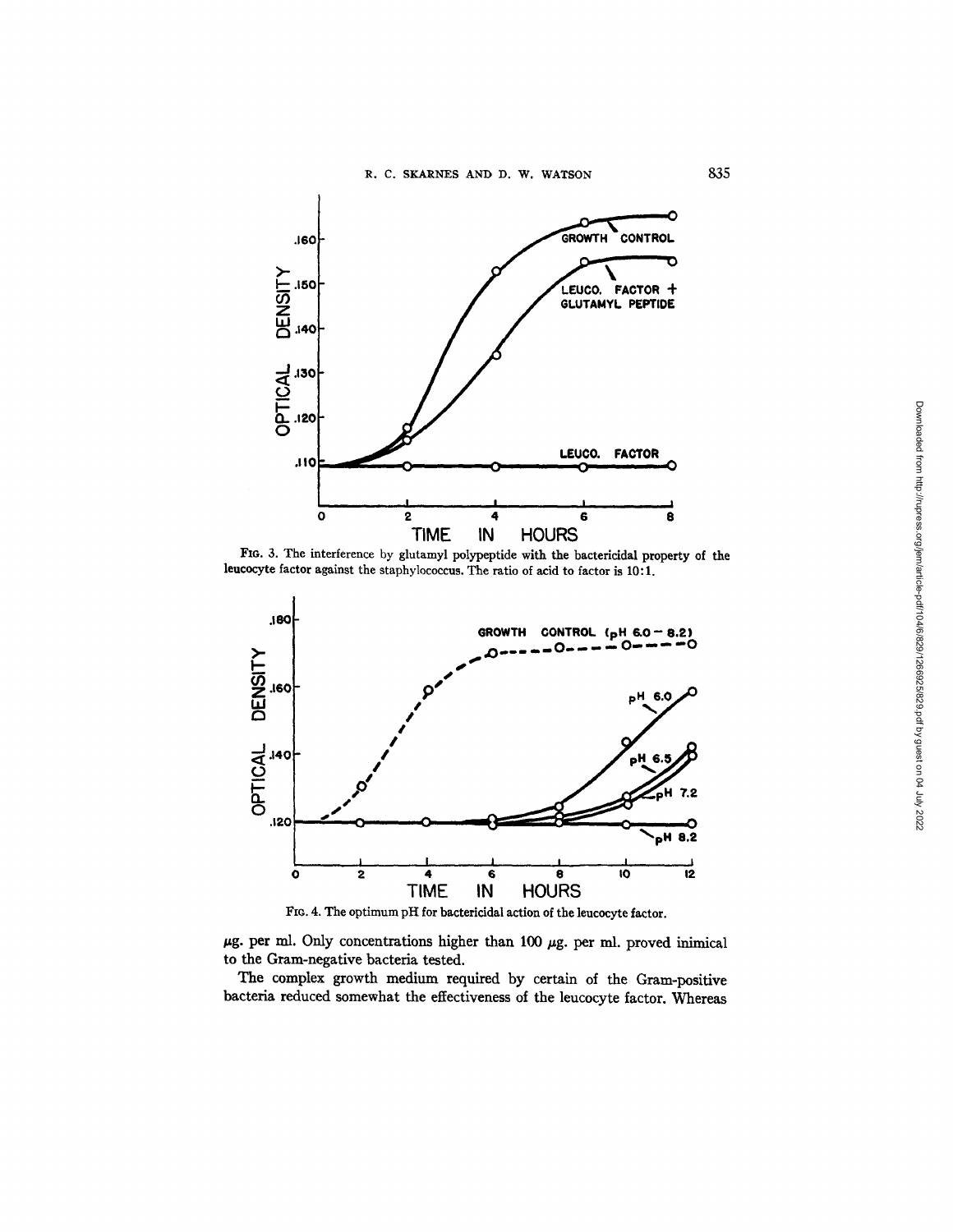$M$ . aureus could be effectively inhibited by 2 to 3  $\mu$ g. per ml. in nutrient broth, inhibition occurred only at concentrations of approximately 10  $\mu$ g. per ml. in Todd-Hewitt broth. It is interesting to note that the type II pneumococcus, either in the rough or smooth phase was very susceptible to the leucocyte product. Microscopic examination of the exposed pneumococcal cells showed that the large majority were lysed within 4 hours.

Exposure of the leucocyte factor to trypsin for a period of 12 hours at room temperature or for 4 hours at 37° abolished the bactericidal activity. The enzyme ribonuclease did not alter antibacterial action. Neither enzyme exhibited an antibacterial property of its own at the concentrations utilized.

| <b>Bacterial</b> species | Growth effect            |
|--------------------------|--------------------------|
| Micrococcus aureus       | Inhibition               |
| Type II pneumococcus     | "                        |
| Type 28 streptococcus    | $\epsilon$               |
| Type 4 streptococcus     | $\epsilon$               |
| Streptococcus faecalis   | $\epsilon$               |
| Type 18 streptococcus    | Partial inhibition       |
| Salmonella typhosa       | No inhibition            |
| Escherichia coli         | "<br>$\epsilon$          |
| Vibrio comma             | $\epsilon$<br>$\epsilon$ |
| Proteus vulgaris         | $\epsilon$<br>$\epsilon$ |
| Shigella paradysenteriae | $\epsilon$<br>$\epsilon$ |

TABLE II *Range of Antibacterial Selectivity of the Leucocyte Factor\** 

 $*$  30  $\mu$ g. per ml.

MgSO4 did not interfere with bactericidal action at concentrations which had previously been shown to reverse the antibacterial properties of two thymus peptides (1, 17). Two ultraviolet absorption peaks were demonstrated. Fig. 5 shows two curves, the lower curve represents the untreated leucocyte product. The peak at  $258 \text{ m}\mu$  reflects the presence of nucleic acid while the peak at  $275~\text{m}\mu$  represents protein material. The upper curve was obtained after the factor had been treated with ribonuclease. It can be observed that the protein peak has been shifted to the right to  $278 \text{ m}\mu$  suggesting a protein-nucleic acid association.

Table III summarizes the characteristics of the leucocyte factor which have been studied. Prolonged dialysis led to a gradual loss in activity presumably due to loss through the dialyzing membrane. When a solution of the factor at a concentration of 0.1 per cent was passed through Selas filter No. 0.02 no bactericidal activity was found in the filtrate probably because of adsorption to the filter. The factor had a limited water solubility, the maxi-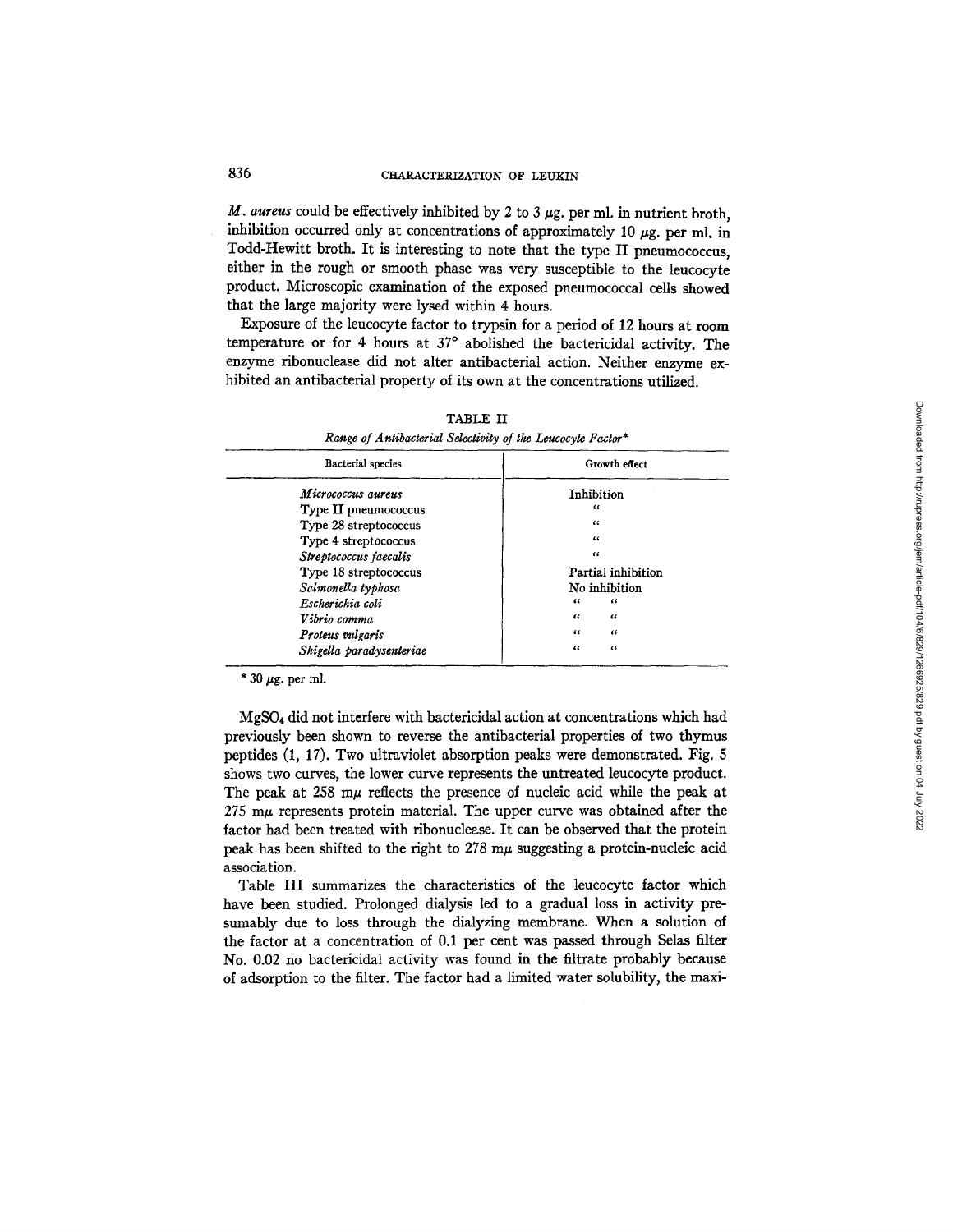

FIG. 5. Ultraviolet absorption patterns of the leucocyte factor (0.05 per cent) before and after treatment with ribonuclease.

| TABLE III |                                          |
|-----------|------------------------------------------|
|           | Characterization of the Leucocyte Factor |

| Property                                        | Effect                                                                                                                                                                                                                |
|-------------------------------------------------|-----------------------------------------------------------------------------------------------------------------------------------------------------------------------------------------------------------------------|
| 1 Dialyzability                                 | 1. Slowly dialyzable                                                                                                                                                                                                  |
| 2. Filterability                                | 2. Not passed by Selas filter                                                                                                                                                                                         |
| 3. Heat stability                               | 3. Slight inactivation after boiling 2 hrs. at acid<br>or neutral pH. Inactivated in 30 min. at<br>pH 9.5                                                                                                             |
| 4. Solubility                                   | 4. Soluble in water to 0.4 per cent.                                                                                                                                                                                  |
| 5. Inhibition of activity by acidic<br>polymers | 5. DNA and glutamyl peptide block action,<br>hyaluronate to a lesser degree                                                                                                                                           |
| 6. Optimum pH of action                         | 6. pH $8.0$ to $8.2$                                                                                                                                                                                                  |
| 7. Electrophoretic mobility of one<br>boundary  | 7. 15.7 $\times$ 10 <sup>-5</sup> cm. <sup>2</sup> volt <sup>-1</sup> sec. <sup>-1</sup> toward the<br>negative pole, pH 7.0                                                                                          |
| 8. Antibacterial potency                        | 8. 2-10 $\mu$ g./ml., depending upon the nutrient<br>medium                                                                                                                                                           |
| 9. Antibacterial selectivity                    | 9. Active against gram positive pathogens: Group<br>A streptococci, staphylococci, pneumo-<br>coccus II. Not active against Gram-nega-<br>tives: E. coli, V. comma, S. typhosa, P. vul-<br>garis, Sh. paradysenteriae |
| 10. Action of enzymes                           | 10. Trypsin destroys activity; ribonuclease does<br>not                                                                                                                                                               |
| 11. Action of MgSO <sub>1</sub>                 | 11. MgSO <sub>4</sub> does not interfere with bactericidal<br>action at a concentration of 100 $\mu$ g./ml.                                                                                                           |
| 12. UV absorption                               | 12. Absorption peaks at 258 and 277 millimicrons<br>at 0.05 per cent concentration                                                                                                                                    |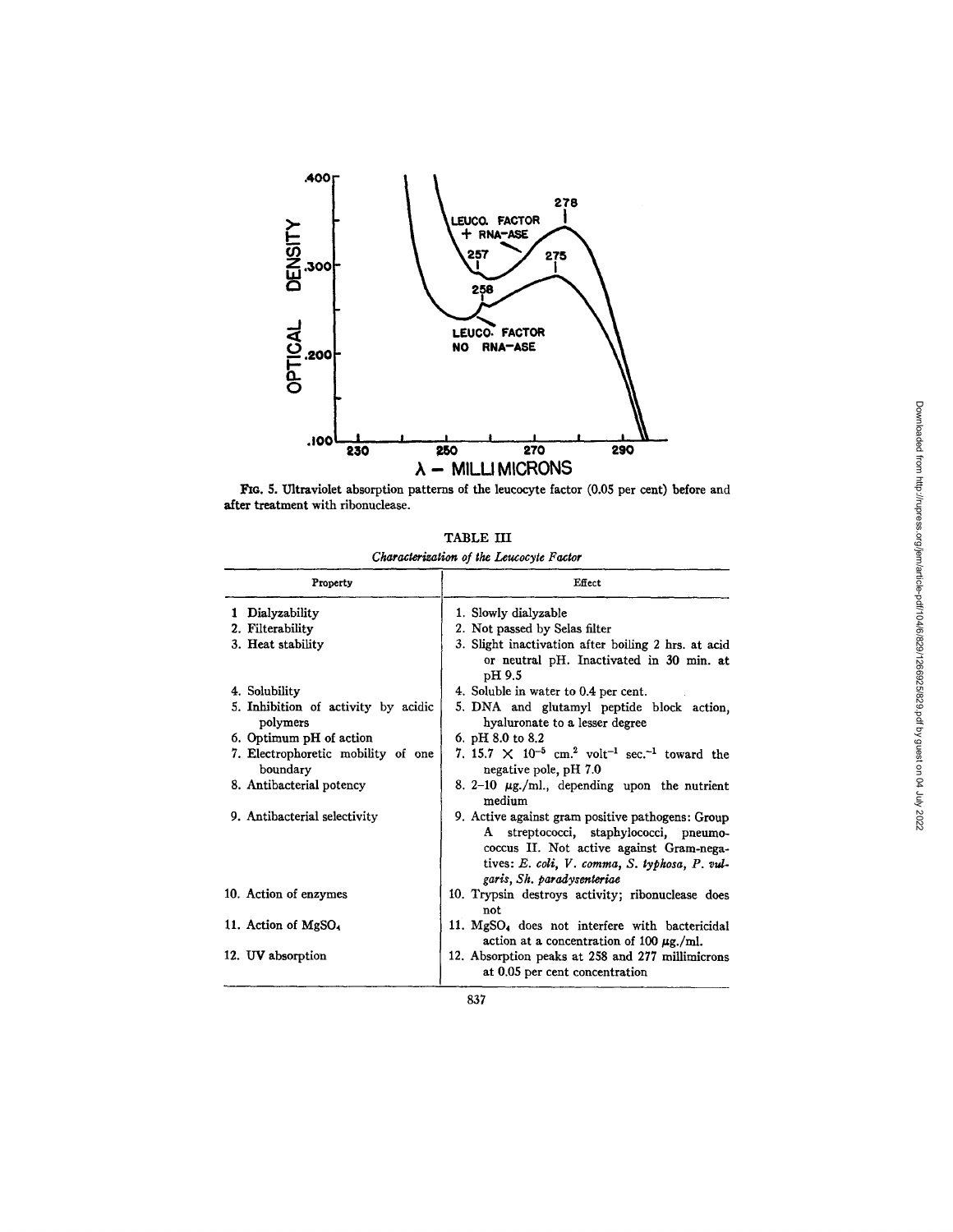mum concentration being 0.3 to 0.4 per cent at neutral to acid pH. The electrophoretic mobility of one fast moving boundary was found to  $15.7 \times 10^{-5}$  $cm<sup>2</sup>$  volt<sup>-1</sup>sec.<sup>-1</sup> Cacodylate buffer was used at pH 7.0 and at an ionic strength of 0.08. The current applied was 10 milliamperes.

Many of the characteristics listed in Table III suggest that the antibacterial factor might be a basic protein or polypeptide. Although the preparation obtained was not homogeneous, an amino acid analysis was performed to

| Amino acid                                                                            | Amino acid on total<br>weight basis | Amino acid per 100 gm.<br>total protein |  |
|---------------------------------------------------------------------------------------|-------------------------------------|-----------------------------------------|--|
|                                                                                       | ber cent                            | gm.                                     |  |
|                                                                                       | 5.40                                | 6.2                                     |  |
|                                                                                       | 3.86                                | 4.4                                     |  |
|                                                                                       | 3.90                                | 4.5                                     |  |
|                                                                                       | 5.61                                | 6.4                                     |  |
|                                                                                       | 7.83                                | 9.0                                     |  |
|                                                                                       | 5.42                                | 6.2                                     |  |
|                                                                                       | 4.19                                | 4.8                                     |  |
|                                                                                       | 8.60                                | 9.9                                     |  |
|                                                                                       | 0.85                                | 1.0                                     |  |
| $Isoleucine \ldots \ldots \ldots \ldots \ldots \ldots \ldots \ldots$                  | 4.03                                | 4.6                                     |  |
|                                                                                       | 7.04                                | 8.1                                     |  |
| $Tyrosine \ldots \ldots \ldots \ldots \ldots \ldots \ldots \ldots \ldots \ldots$      | 1.86                                | 2.1                                     |  |
|                                                                                       | 4.36                                | 5.0                                     |  |
|                                                                                       | 3.91                                | 4.5                                     |  |
|                                                                                       | 3.57                                | 4.1                                     |  |
|                                                                                       | 14.63                               | 16.8                                    |  |
|                                                                                       | 2.13                                | 2.5                                     |  |
| $Total \dots \dots \dots \dots \dots \dots \dots \dots \dots \dots \dots \dots \dots$ | 87.19                               | 100.1                                   |  |

|  | TABLE IV |  |                                             |  |
|--|----------|--|---------------------------------------------|--|
|  |          |  | Amino Acid Analysis of the Leucocyte Factor |  |

discover whether it contained disproportionate amounts of the basic amino acids. Table IV presents the result of this assay, in which it is seen that the basic amino acid arginine predominated, representing nearly 17 per cent of the total protein. The other two basic amino acids, lysine and histidine, were not present in unusual quantities.

Total Composition of the Leucocyte Factor.-The total protein value for the product as determined by the amino acid analysis was approximately 87.2 per cent. An average protein value determined by the micro-Kjeldahl method was found to be 90.0 per cent. The presence of nucleic acids may have accounted for the slightly higher value obtained by the latter method.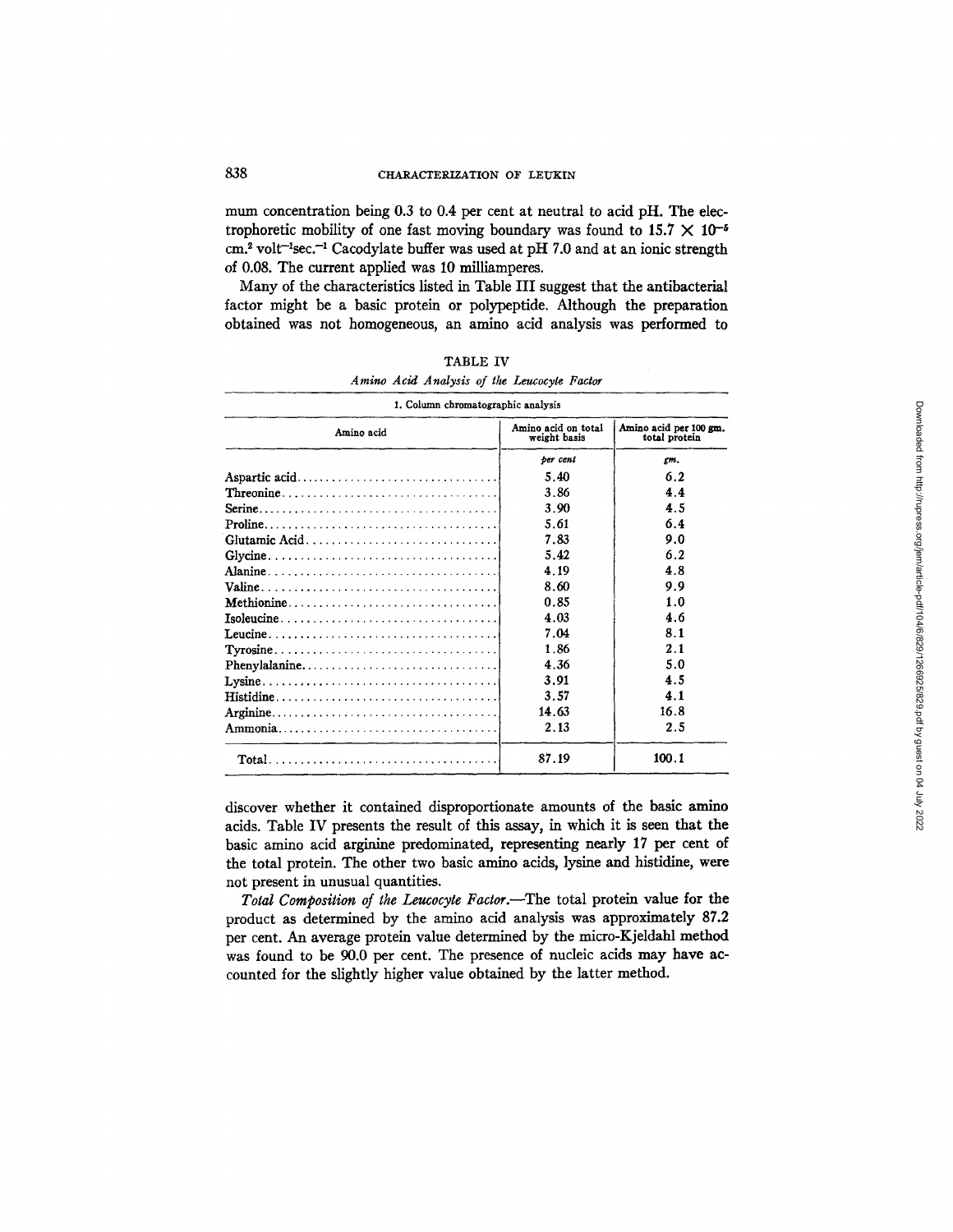Total nucleic acids determined from the phosphorus content 0.90 per cent represent 8.2 per cent of the leucocyte factor. From the Dische test, desoxyribonucleic acid appeared to be present in a concentration of 1.5 per cent. The ribonucleic acid content as calculated by subtraction of the desoxyribonucleic acid value from the total nucleic acids represented 6.7 per cent of the total weight.

Total carbohydrate was determined by the anthrone test and found to be 4.0 per cent. The total constituents of the factor are enumerated in Table V. More than 99 per cent of the product was accounted for on a weight basis.

| . .<br>ART.<br>ı |  |
|------------------|--|
|------------------|--|

| 1. Total protein:                                        |
|----------------------------------------------------------|
| (a) By amino acid analysis— $87.2$ per cent              |
| $(b)$ By micro-Kjeldahl method—90.0 per cent             |
| 2. Total nucleic acids: (from total $P$ —8.2 per cent)   |
| (a) DNA by Dische method—1.5 per cent                    |
| $(b)$ RNA difference $-6.7$ per cent                     |
| 3. Total carbohydrate:                                   |
| (a) Glucose equivalents by Anthrone test $-4.0$ per cent |
| 4. Total components of sample:                           |
| $(a)$ Protein $-$ 87.2 per cent                          |
| $(b)$ Nucleic acids $-$ 8.2 per cent                     |
| $(c)$ Carbohydrate $-4.0$ per cent                       |

# DISCUSSION

Two different antibacterial factors were obtained in preliminary experiments when leucocytes were permitted to break down at 37° in buffered physiologic saline during a 24 hour extraction period. One such substance was quite unstable and most effective at acid reaction. Examination of the cellular debris at this time showed that no intact cells were present although most cell nuclei were whole, indicating that this factor may have been present in the cytoplasm. This material was probably related to some antibacterial substances reported in the early literature (10, 11, 13, 44) and to phagocytin (18, 19).

The other antibacterial substance studied here was very stable and most active at pH 8.2. If leucocytes were extracted without buffer, the pH was found to reach 3.0 or 2.5 within 24 hours, probably owing to the accumulation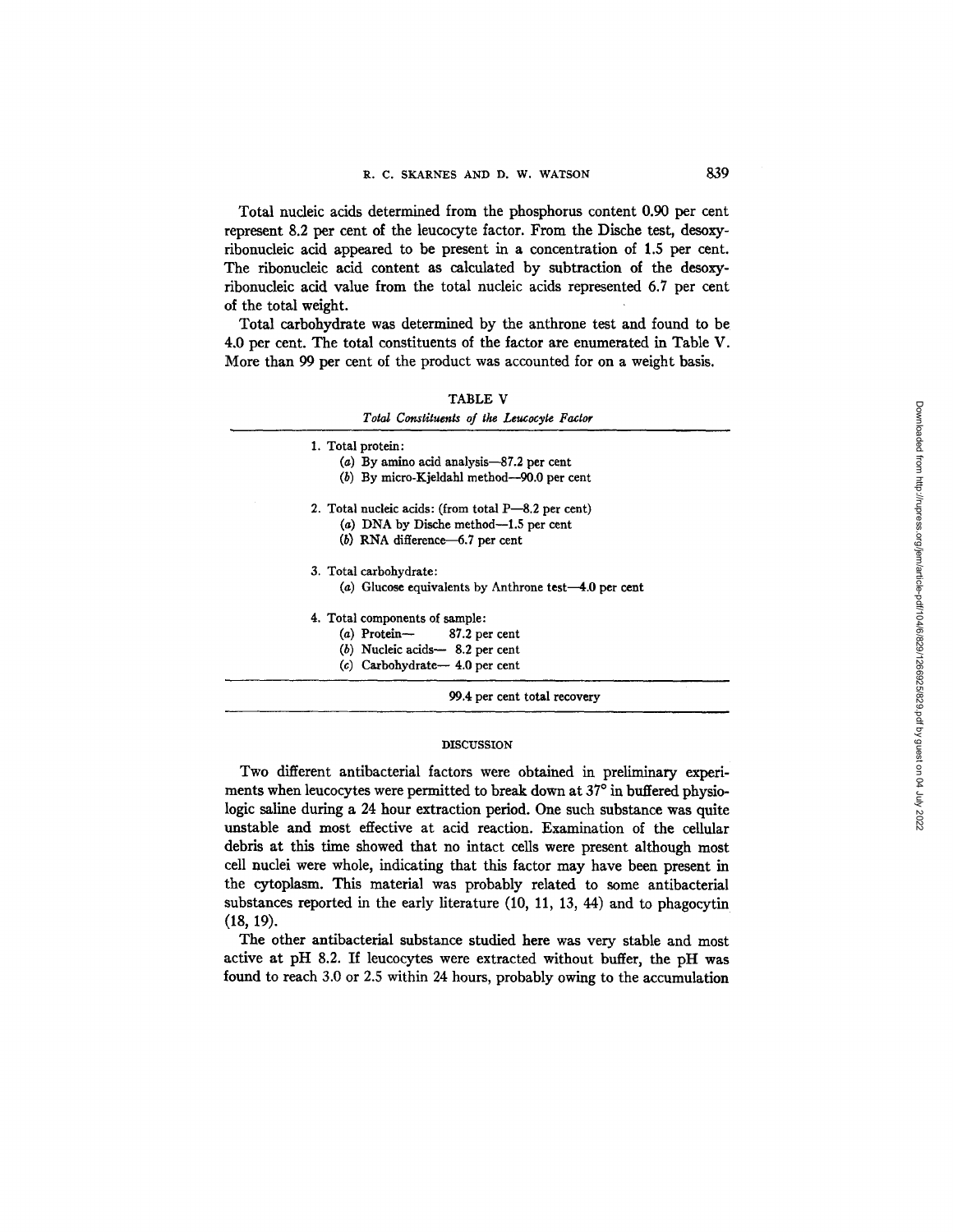of lactic acid. Under these circumstances greater yields of the stable substance were obtained, particularly when the neutrophils were extracted for 2 to 3 days. Because of the acid reaction which develops in inflammatory sites and because of the better yield of leucocyte factor in acid extracts, leucocytes were subsequently suspended in dilute lactic acid-physiologic saline solutions and extracted for 60 to 72 hours at 37°. No intact cell nuclei could be detected after this prolonged extraction, indicating that the antibacterial factor originated in the nuclear fraction.

The lower the extraction pH, the greater was the yield of antibacterial factor obtained. This may have been the result of a greater release of protein from nucleic acids in the acid environment. If cellular debris which had been extracted for 2 to 3 days at near neutral pH was then extracted in lactic acid at pH 2.5 to 3.0, more of the antibacterial factor was obtained in the supernatant. On the other hand, the cellular debris of leucocytes which had been extracted in lactic acid for 3 days did not give up any more antibacterial material upon further acid extraction.

Unfortunately the methods used to further purify the final leucocyte product failed to concentrate antibacterial activity. However, the preparation proved quite potent in low concentrations suggesting that it probably contained a significant amount of the desired product. The fact that the activity was decreased rather than increased by fractionation procedures indicated that the substance may have been bound to impurities or composed of different sized molecules some of which were more active than others.

Many of the characteristics of the leucocyte factor suggested that it was a basic protein or polypeptide. In several of these characteristics is resembled lysozyme and the basic thymus peptide of Bloom *et al.* (4). However, it differed from it in certain important respects. It was low in lysine and high in arginine which was opposite to the finding with the thymus peptide. Its antibacterial selectivity differed from the thymus peptide in that the pneumococcus was not susceptible to the peptide while two Gram-negative species were susceptible  $(42)$ . MgSO<sub>4</sub> interfered with thymus peptide activity  $(1)$  but not with the leucocyte factor, and the ultraviolet absorption peaks for the two substances were different (4). The electrophoretic mobility of the factor appeared to be greater than that of the tissue peptide (4). Although lysozyme activity was found in crude extracts of the leucocytes, none remained in the final product because of the 50 to 60 hour dialyzing period which was employed.

Many characteristics of the leucocyte factor are shared by protamines. The protamines are known to contain large amounts of arginine and they are acid and heat-stable (22). They are inhibited by large acidic polymers (45), more active against Gram-positive bacteria (30, 34), most active at pH 8.1 (30) and inactivated by trypsin (22). It is on these bases that the antibacterial factor was tentatively identified as a protamine or protamine derivative. That nuclei of polymorphonuclear leucocytes contained a protamine was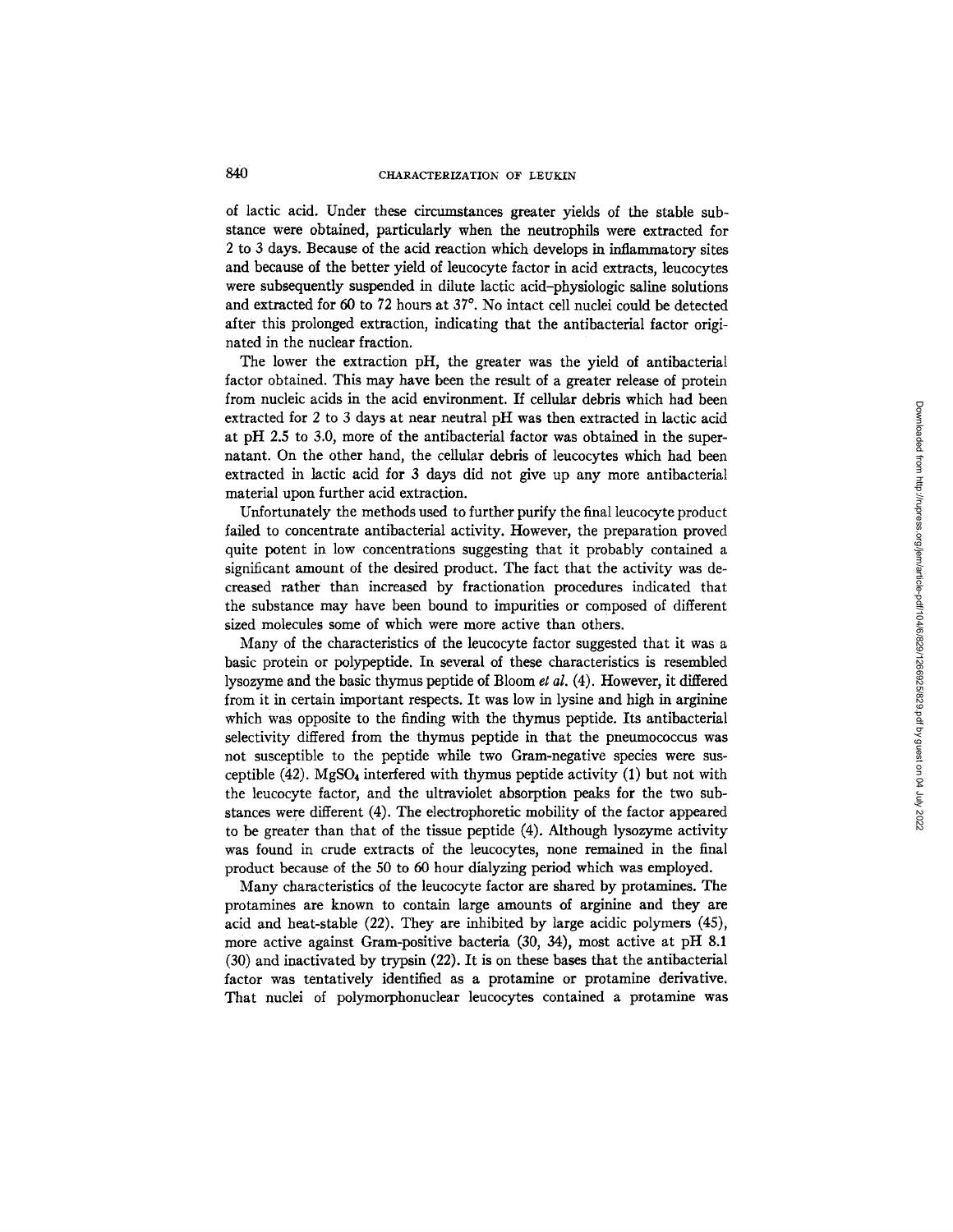first shown by Miescher in 1869. He extracted a nuclein from human pus cells and separated the protein portion which he characterized and later named protamine (29).

The method of leucocyte extraction which usually involved an incubation period of 3 days in a lactic acid environment at pH  $2.5$  to 3.0 may have been conducive to the formation of protamine split products, possibly because of the acid environment, or by the action of tissue cathepsins (43) or acid proteases such as the one found in lymphatic tissue by Hess *et al.* (15). Furthermore, the inhomogeneity of the electrophoretic patterns may have been partly the result of migration of different sized protamine derivatives. Finally, the *in vitro* antimicrobial power of the leucocyte factor was much greater than that reported for intact protamine molecules (30, 27, 45). The splitting of the protamine molecule might expose more of the basic ammonium groups, accounting for increased activity. A situation analogous to this is suggested by the work of Bloom and coworkers with the basic thymus peptide believed to have originated from a histone (4, 45).

The review article by Bartholomew and Mittwer (2) summarized the literature which established that the cell surfaces of Gram-positive bacteria contain ribonucleic acid. This feature could provide these forms with a greater negatively charged surface than is the case with the Gram-negative bacteria. Thus, the positively charged ammonium groups on the leucocyte factor may be afforded a greater opportunity for electrostatic attraction to the cell surface with a consequent disruption of cell metabolism. This may account for the selectivity of action of the leucocyte product upon the Gram-positive species.

The finding that acidic polymers could block the antibacterial property is of interest. The significance of this result has been discussed in a previous publication (41) in which it was postulated that acidic bacterial capsules may offer protection to invading microorganisms by reducing the effectiveness of basic antibacterial factors. However, in most instances the natural defenses of the host enable it to overcome invading microorganisms. One facet of this natural defense system may involve the elaboration of sufficient amounts of basic tissue substances to offset this advantage of the parasite.

The question of whether phagocytes, particularly neutrophils, offer resistence to infectious agents by virtue of their phagocytic activity alone is unsettled. Metchnikoff believed that the primary function of phagocytes in defense was the act of phagocytosis (28). Contemporary qualified support for this concept is afforded by Wood (46).

In view of the numerous reports concerning the antimicrobial action of the variously extracted neutrophilic substances, an additional defense role for these cells has been suggested. Ribbert (36), Dubos (7), and Cromartie *et al.*  (5, 6), among others, have observed what appeared to be an extracellular or preparatory action of neutrophils upon invading microorganisms. Shortly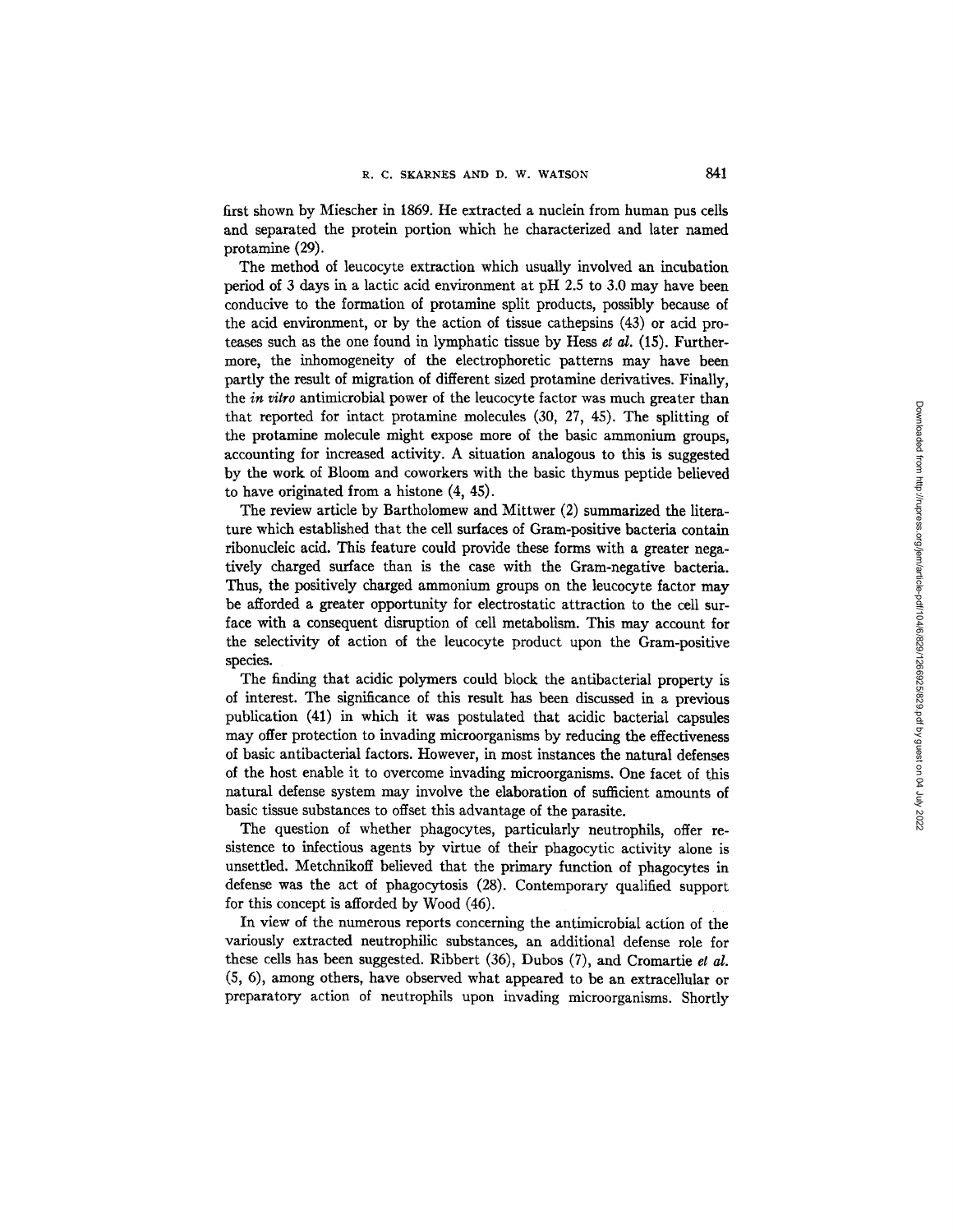after microbial agents were introduced into animal tissues they were seen to be surrounded, but not immediately phagocytized, by numerous polymorphonuclear leucocytes in various stages of dissolution. It is possible that the degenerating leucocytes in acidic inflammatory sites elaborate substances inimical to the invading organisms thus rendering them more susceptible to ultimate destruction and phagocytosis. It should be emphasized that this effect would most probably be localized; *i.e.,* restricted to the immediate environment of the leucocytes and microorganisms. The possibility that protamine derivatives might arise within injured neutrophils is made more tenable by the findings of Rous (37) that certain areas within polymorphonuclear leucocytes exhibited a pH as low as 3.0. Thus, the opportunity for the elaboration of a leucocyte factor such as described above seems reasonable.

The leucocyte product which has been investigated in this study is very likely similar to the relatively heat-stable substances which have been reported in the early literature. The greater heat stability of the substance reported here may be a consequence of the greater degree of purity obtained. Early work on the heat stability of many of the leucocyte factors usually involved heating periods in whole or diluted serum. It is probable that the product described here would be less heat-stable if heated in the presence of serum. Such a basic substance would be bound rapidly by serum proteins and its activity decreased. That this would be the case is indicated by the finding that a complex medium like Todd-Hewitt broth reduces the potency of the factor somewhat.

Since the relatively heat-stable leucocyte factors reported in the early literature were most active against Gram-positive bacteria and had been named "leukins" by Schneider (39) it seems superfluous to suggest a new term for the related leucocyte factor studied here.

Several investigators have described less heat-stable leucocyte substances which were most active against Gram-negative bacteria. The most recent report is that of Hirsch (18, 19), who named the factor "phagocytin." This substance was shown to be bactericidal for many Gram-negative species hut not for Gram-positive pathogens. Phagocytin was shown to be most active at acidic reactions but its chemical nature has not yet been ascertained.

The elaboration by polymorphonuclear leucocytes of two different antibacterial factors may assume a significant role in the elucidation of a natural defense mechanism against both Gram-positive and Gram-negative bacteria. The leukin(s) may act against Gram-positive species while the phagocytin(s) may attack Gram-negative forms.

#### **SUMMARY**

A method has been described for the preparation of a potent antibacterial factor from rabbit polymorphonuclear leucocytes. Upon characterization, the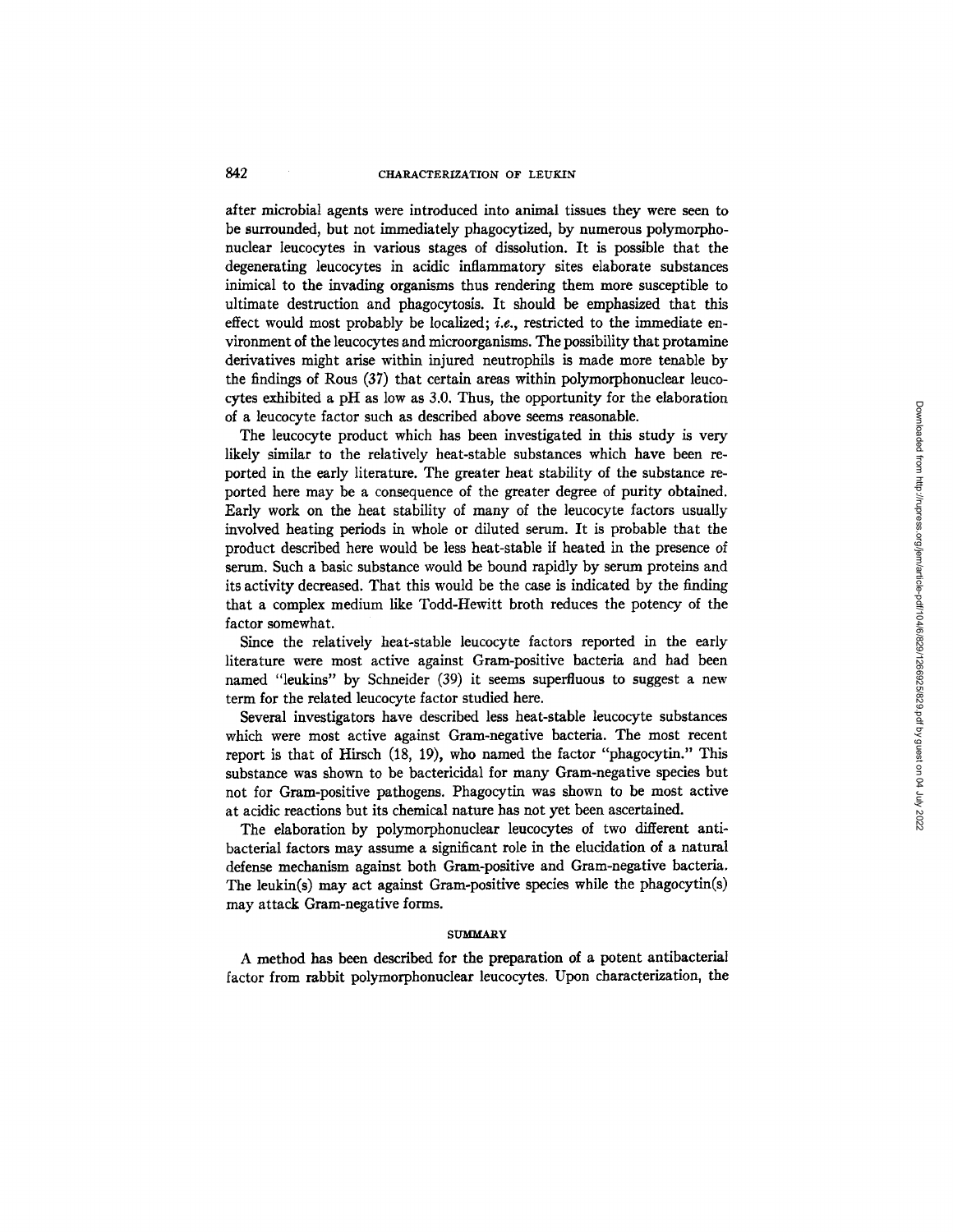factor was found to possess many properties in common with basic proteins. The amino acid analysis revealed that it contained a relatively large amount of arginine (17 per cent) and small amounts of the other two basic amino acids. It has therefore been identified as a protamine or protamine derivative.

The leucocyte factor was very active against all Gram-positive pathogens tested but exhibited little or no action against Gram-negative species. A possible explanation of this phenomenon has been discussed. The factor was very heatstable at acid and neutral pH and its staphylococcidal activity was blocked by glutamyl polypeptide, hyaluronic acid, and desoxyribonucleic acid.

Because of the apparent similarity of the product studied here to other poorly defined leucocyte factors which had been termed leukins in the early literature, it is suggested that the name leukin be retained for it. The possible significance of this leukin in natural immunity has been discussed.

The assistance of Mrs. Lina Taskovich in the amino acid analysis is gratefully acknowledged.

### BIBLIOGRAPHY

- 1. Amano, T., Kato, K., and Shimizu, R., Studies on the role of plakin, Med. J. *Osaka Univ.,* 1952, 3, 293.
- 2. Bartholomew, J. W., and Mittwer, T., The gram stain, *Bact. Rev.,* 1952, 16, 1.
- 3. Block, R. J., Le Strange, R., and Zweig, G., Paper Chromatography, New York, Academic Press, Inc., 1952, chapter 5.
- 4. Bloom, W. L., Watson, D. W., Cromartie, W. J., and Freed, M., Studies on infection with *Bacillus anthracis.* IV. Preparation and characterization of an anthracidal substance from various animal tissues, *Y. Infect. Dis.,* 1947, 80, 41.
- 5. Cromarfie, W. J., Bloom, W. *L.,* and Watson, D. W., Studies on infection with *Bacillus antkracis.* I. A histopathological study of skin lesions produced by *B. antkracis* in susceptible and resistant animal species, *J. I~fect. Dis.,* 1947, 80, 1.
- 6. Cromartie, W. J., Watson, D. W., Bloom, W. L., and Heckly, R. J., Studies on infection with *Bacillus antkracis.* II. The immunological and tissue damaging properties of extracts prepared from lesions of *B. antkracis* infection, *J. Infect. Dis.,* 1947, 80, 14.
- 7. Dubos, R. J., and MacLeod, C. M., The effect of a tissue enzyme upon pneumococci, *J. Exp. Med.,* 1938, 67, 791.
- 8. Fishman, M., and Shechmeister, I. *L.,* The effect of ionizing radiation on phagocytosis and the bactericidal power of the blood. II. The effect of radiation on ingestion and digestion of bacteria, *J. Exp. Med.,* 1955, 101, 275.
- 9. Fiske, C. H., and Subbarow, Y., The colorimetric determination of phosphorus, *Y. Biol. Chem.,* 1925, 66, 375.
- 10. Gay, F. P., and Clark, A. R., The bactericidal action of pleural exudates. VII. Studies in streptococcus infection and immunity, *Arck. Path. Lab. Med.,*  1926, 1,847.
- 11. Gengou, O., De l'origine de l'alexine des serums normaux, *Ann. Inst. Pasteur,*  1901, 15, 68.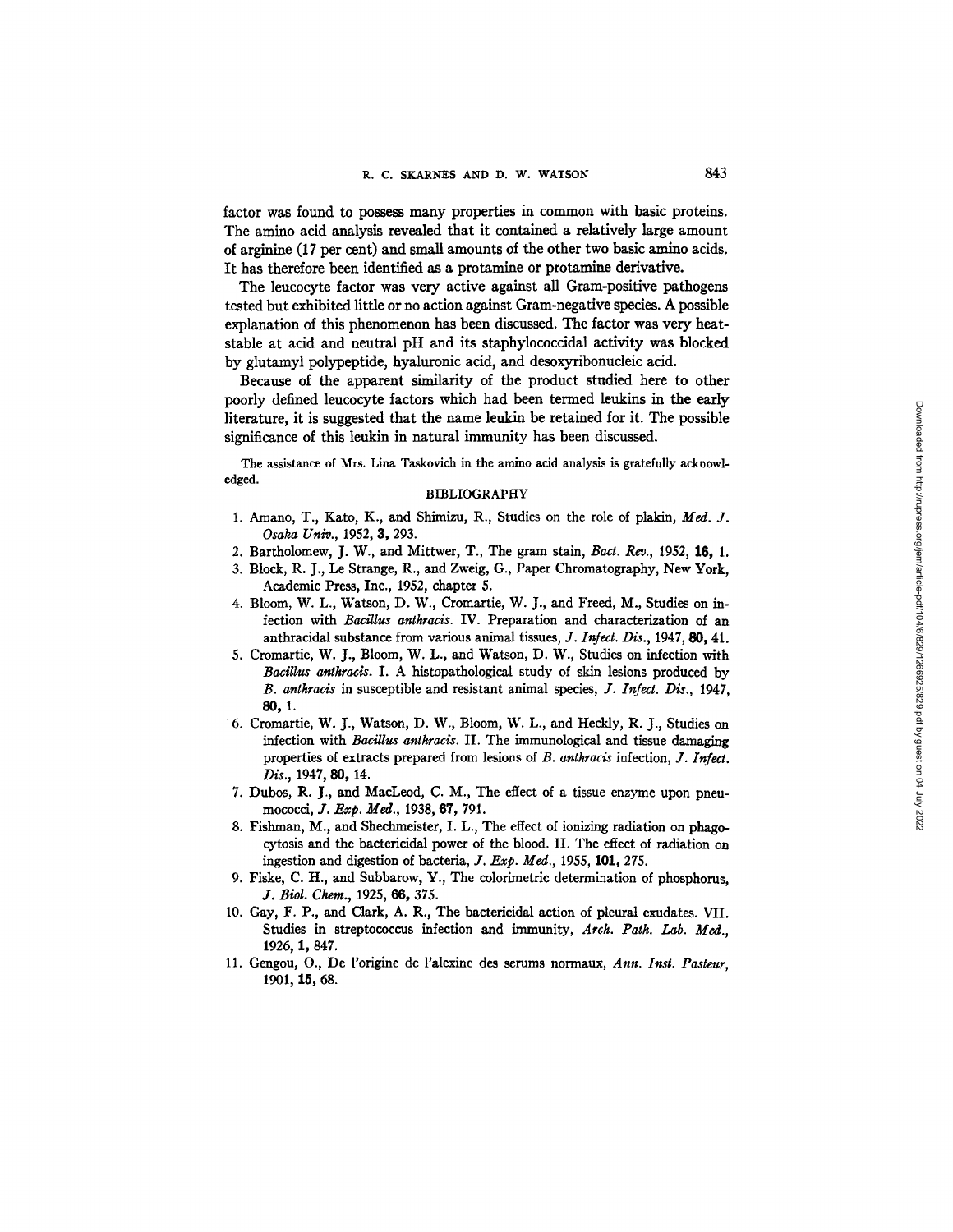- 12. Gengou, O., Les substances bacteriolytiques des leucocytes et leurs rapports avec l'alexine, *Ann. Inst. Pasteur,* 1921, 35, 497.
- 13. Hahn, M., Ueber die beziehungen der leucocyten zur bactericiden wirkung des blutes, *Archly. Hyg.,* 1895, 25, 105.
- 14. Hankin, E. H., A bacteria-killing globulin. Proc. Roy. Soc. (London), 1891, **48,** 93.
- 15. Hess, E. L., Campbell, M., and Herranen, A., A protease present in extracts of a lymphatic organ, *J. Biol. Chem.,* 1955, 215, 163.
- 16. Hess, E. L., and Yasnoff, D. S., A method for determining the solubility characteristies of components in protein mixtures, *J. Am. Chem. Sot.,* 1953, 76, 931.
- 17. Hirsch, J. G., Mechanisms involved in the antimycobacterial activity of certain basic peptides, *J. Exp. Med.,* 1954, 99, 79.
- 18. Hirsch, J. G., Phagocytin: A bactericidal substance from polymorphonudear leucocytes, *J. Exp. Med.,* 1956, 103, 589.
- 19. Hirsch, J. G., Studies of the bactericidal action of phagocytin, *J. Exp. Med.,*  1956, 103, 613.
- 20. Kabat, E. A., and Mayer, M. M., Experimental Immunochemistry, Springfield, Illinois, Charles C. Thomas, 1948.
- 21. Kling, C. A., Untersuchungen uber die bakterientotenden eigenschaften der weissen blutkorperchen, Z. Immunitätsforsch., 1910, 7, 1.
- 22. Kossel, A., The Protamines and Histones, Longman, Green, and Co., London, 1928.
- 23. Lancefield, R. C., and Perlmann, G. E., Preparation and properties of typespecific M antigen isolated from a Group A, type 1 hemolytic streptococcus. *J. Exp. Med.,* 1952, 96, 71.
- 24. Mackie, T. J., and Finkelstein, M. H., The bactericidins of normal serum: Their characters, occurrence in various animals and the susceptibility of different bacteria to their action, *J. Hyg.*, 1932, 32, 1.
- 25. Maltaner, E., Reactivation of NH<sub>3</sub>-inactivated complement by leucocytes, *Proc. Soc. Exp. Biol. Med.,* 1935, 39., 1555.
- 26. Manwaring, W. H., The nature of the bactericidal substance in leucocytic extract, *J. Exp. Med.*, 1912, 16, 249.
- 27. McClean, D., The influence of tesficular extract on dermal permeability and the response to vaccine virus, *J. Path. Bact.,* 1930, 33, 1045.
- 28. Mechnikov, E., Immunity in Infective Diseases, London, Cambridge University Press, 1907, chapters 6 and 7.
- 29. Miescher, F., Die Histochemischen and Physiologischen Arbeiten, Leipzig, Vogel, 1897, 1.
- 30. Miller, B. F., Abrams, R., Dorfman, A., and Klein, M., Antibacterial properties of protamine and histone, *Science,* 1942, 96, 428.
- 31. Moore, S., and Stein, W. H., Procedures for the chromatographic determination of amino acids on four per cent cross-linked sulfonated polystyrene resins, *J. Biol. Chem.,* 1954, 211, 893.
- 32. Moore, S., and Stein, W. H., A modified ninhydrin reagent for the photometric